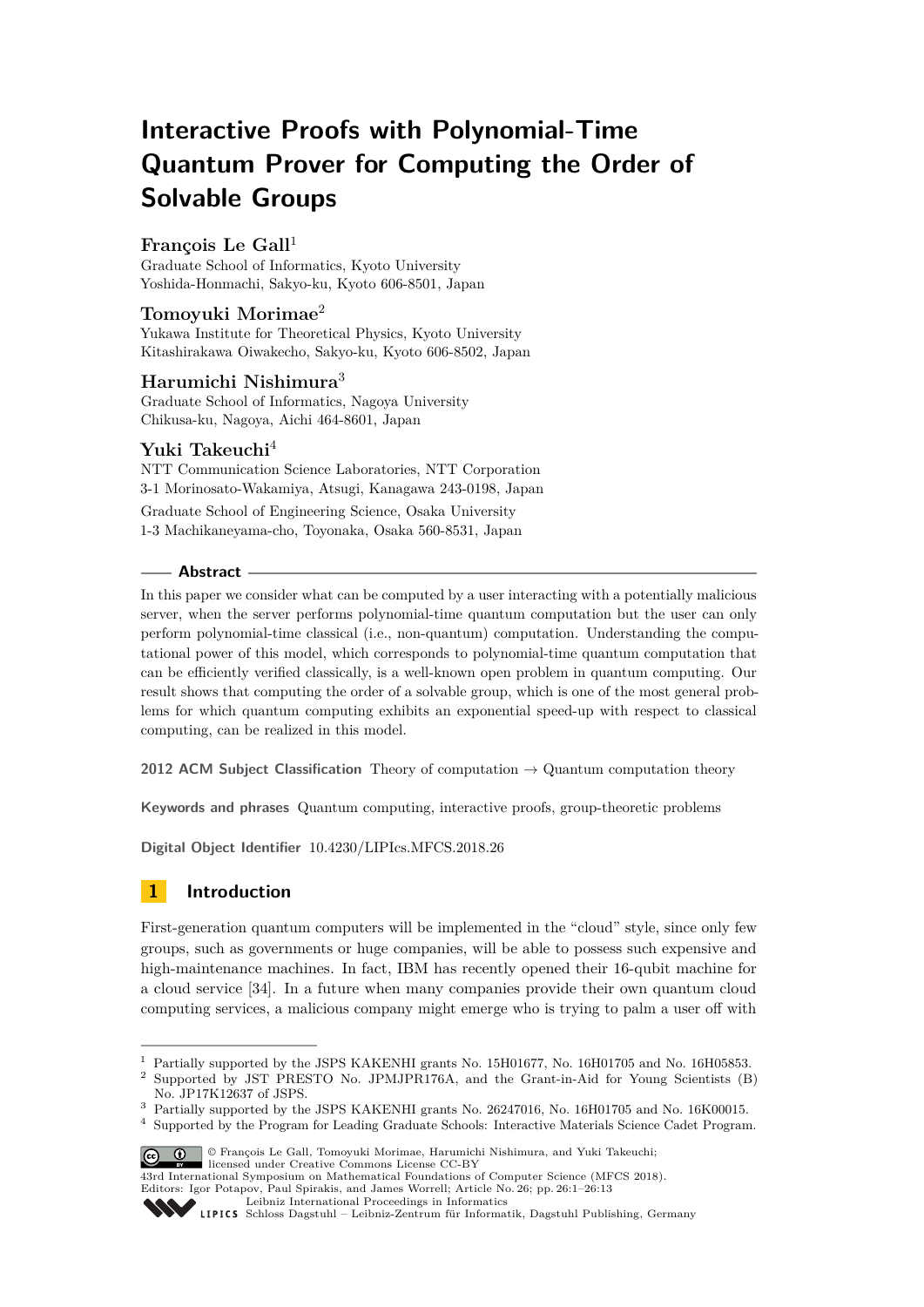#### **26:2 Interactive Proofs for Order of Solvable Groups**

a wrong result forged from their fake quantum computer. In addition, even if a fortunate user is interacting with a honest server, some noises in the server's gate operations might change the result. How can a user verify the correctness of the server's quantum computation? If the user has his/her own quantum computer, the user can of course check the server's result, but in this case the user may not need the cloud service in the first place. If the solution of the problem is easily verifiable (e.g., integer factoring), the user can naturally verify the correctness of the server's result, but many problems considered in quantum computing are not believed to have this property. Verifying classically and efficiently a server's quantum computation is indeed in general highly nontrivial.

It is known that if at least two servers, who are entangled but not communicating with each other, are allowed, then any problem solvable in quantum polynomial time can be verified by a classical polynomial-time user who exchanges classical messages with the servers [\[20,](#page-11-0) [24,](#page-11-1) [27\]](#page-12-2). However, the assumption that servers are not communicating with each other is somehow unrealistic: how can the user guarantee that remote servers are not communicating with each other?

Whether the number of the servers can be reduced to one is a well-known open problem [\[4\]](#page-10-0). For certain computational problems solvable in quantum polynomial time, it is known that this can be done. Simon's problem [\[31\]](#page-12-3) and factoring [\[30\]](#page-12-4) are trivial examples, since the answer can be directly checked in classical polynomial time. It is known that recursive Fourier sampling [\[10\]](#page-11-2), which was the first problem that separates efficient quantum and classical computing, can be verified by a polynomial number of message exchanges with a single quantum server [\[23\]](#page-11-3). Moreover, it was shown that certain promise problems related to quantum circuits in the second level of the Fourier hierarchy [\[29\]](#page-12-5) are verifiable by a classical polynomial-time user interacting with a single quantum server who sends only a single message to the user [\[12,](#page-11-4) [26\]](#page-12-6).

**Our results.** In this paper we consider the problem of computing the order, i.e., the number of elements, of a finite group given as a black-box group (the concept of black-box groups is defined in Section [2\)](#page-2-0). This problem is central in computational group theory, especially since the ability of computing the order makes possible to decide membership in subgroups. This problem has also been the subject of several investigations in computational complexity [\[1,](#page-10-1) [6,](#page-11-5) [7,](#page-11-6) [9,](#page-11-7) [32,](#page-12-7) [33\]](#page-12-8). The seminal result by Babai [\[6\]](#page-11-5), especially, which put this problem in the complexity class AM, has been one of the fundamental motivations behind the concept of interactive proofs. Note that this is clearly a hard problem for classical computation: it is easy to show that no polynomial-time classical algorithm exists in the black-box setting, even if the input is an abelian group [\[9\]](#page-11-7).

Most of the known quantum algorithms that achieve exponential speedups with respect to the best known classical algorithms are for group-theoretic problems, and especially problems over abelian groups. Shor's algorithm for factoring [\[30\]](#page-12-4), for instance, actually computes the order of a cyclic black-box group. Watrous has shown that the group order problem can be solved in quantum polynomial time when the input group is solvable [\[33\]](#page-12-8). Since the class of solvable groups, defined in Section [2,](#page-2-0) is a large<sup>[5](#page-1-0)</sup> class of finite groups that includes all

<span id="page-1-0"></span><sup>5</sup> It is known (see for instance [\[11\]](#page-11-8)) that

lim *m*→∞  $\log \frac{\mathcal{G}_s(m)}{m}$  $\frac{\log S(s(n))}{\log S(m)} = 1,$ 

where  $\mathcal{G}(m)$  denotes the number of finite groups of order at most *m* and  $\mathcal{G}_s(m)$  denotes the number of finite solvable groups of order at most *m*. It is even conjectured that the quotient  $\mathcal{G}_s(m)/\mathcal{G}(m)$  goes to 1 when *m* goes to infinity, i.e., most finite groups are solvable.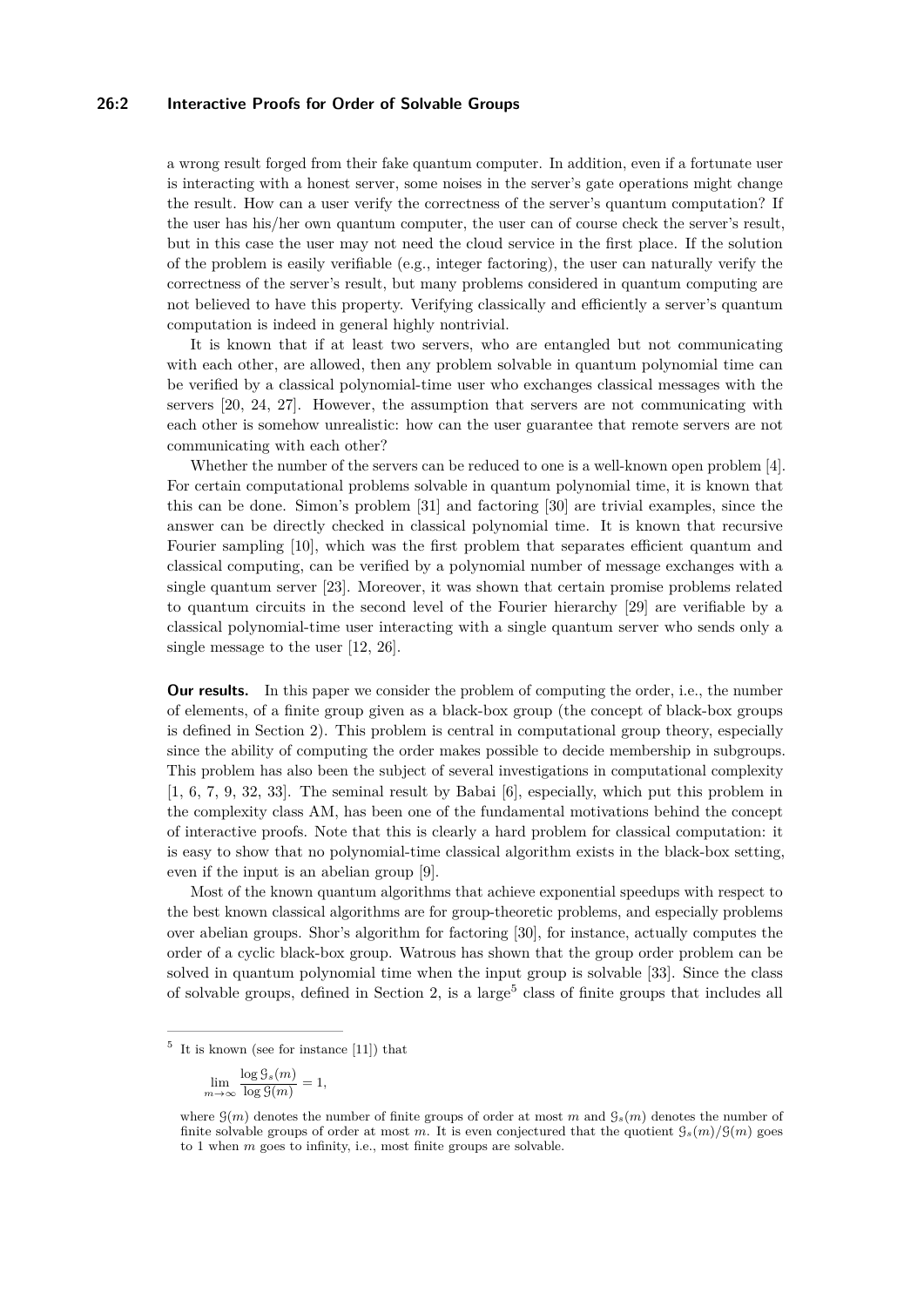abelian groups, this result significantly generalized Shor's algorithm. Watrous' algorithm can actually be seen as one of the most general results achieving an exponential speedup with respect to classical computation.

In this paper we show that the group order problem over solvable groups is also verifiable with a single server. More formally, in Section [2,](#page-2-0) where we introduce the relevant model of interactive protocols, we will introduce the notation  $IP[k, qpoly]$  to denote the class of computational problems that are verifiable by a classical polynomial-time user interacting in *k* messages with a server who works in quantum polynomial time. Our main result is as follows.

<span id="page-2-1"></span> $\triangleright$  **Theorem 1.** The solvable group order problem is in the complexity class IP[3, qpoly]. *Moreover, if the set of prime factors of the order is also given as input, then the solvable group order problem is in* IP[2*,* qpoly]*.*

This result shows that for this important computational problem, the number of servers can be reduced to one as well, using a small number of messages. Note that assuming, in the second part of Theorem [1,](#page-2-1) that the set of prime factors of the order is known corresponds to several practical situations. An important example is computing the order of *p*-groups[6](#page-2-2) with *p* known, which cannot be done in polynomial time in the classical setting [\[9\]](#page-11-7). The main open question is whether the number of messages can also be reduced to 2 without any assumption on the prime factors.

**Other related works.** In addition to the introduction of multiple servers mentioned above, there are other approaches considered in the literature for constructing verification systems for quantum computation.

First, if the user is allowed to be "slightly quantum", any problem solvable in quantum polynomial time can be efficiently verified with a single quantum server. For example, Refs. [\[2,](#page-10-2) [14\]](#page-11-9) assume that the user can generate randomly-rotated single-qubit states, and Refs. [\[13,](#page-11-10) [16,](#page-11-11) [25\]](#page-11-12) assume that the user can measure single-qubit states.

Second, since the class BQP (the class of decision problems that can be solved in quantum polynomial-time) is trivially in PSPACE and PSPACE = IP [\[21,](#page-11-13) [28\]](#page-12-9), any problem in BQP can be classically verified using generic interactive proof protocols for PSPACE. In such protocols, however, the server has unbounded computational power. A tempting approach is to try to specialize these generic protocols to the class BQP, with the hope that the server's necessary computational power may be reduced. Ref. [\[3\]](#page-10-3) made an significant first step in this direction.

Finally, it has been shown very recently that assuming that the learning with errors problem is intractable for polynomial-time quantum computation, any problem solvable in quantum polynomial time can be efficiently verified with a single quantum server and a single classical user [\[22\]](#page-11-14).

# <span id="page-2-0"></span>**2 Preliminaries**

In this paper we assume that the reader is familiar with the standard notions of group theory (we refer to, e.g., [\[18\]](#page-11-15) for a good introduction). All the groups considered will be finite. Given

<span id="page-2-2"></span><sup>&</sup>lt;sup>6</sup> A (finite) *p*-group, where *p* is a prime, is a group of order  $p^r$  for some integer  $r \geq 1$ . A basic result from group theory shows that any *p*-group is solvable.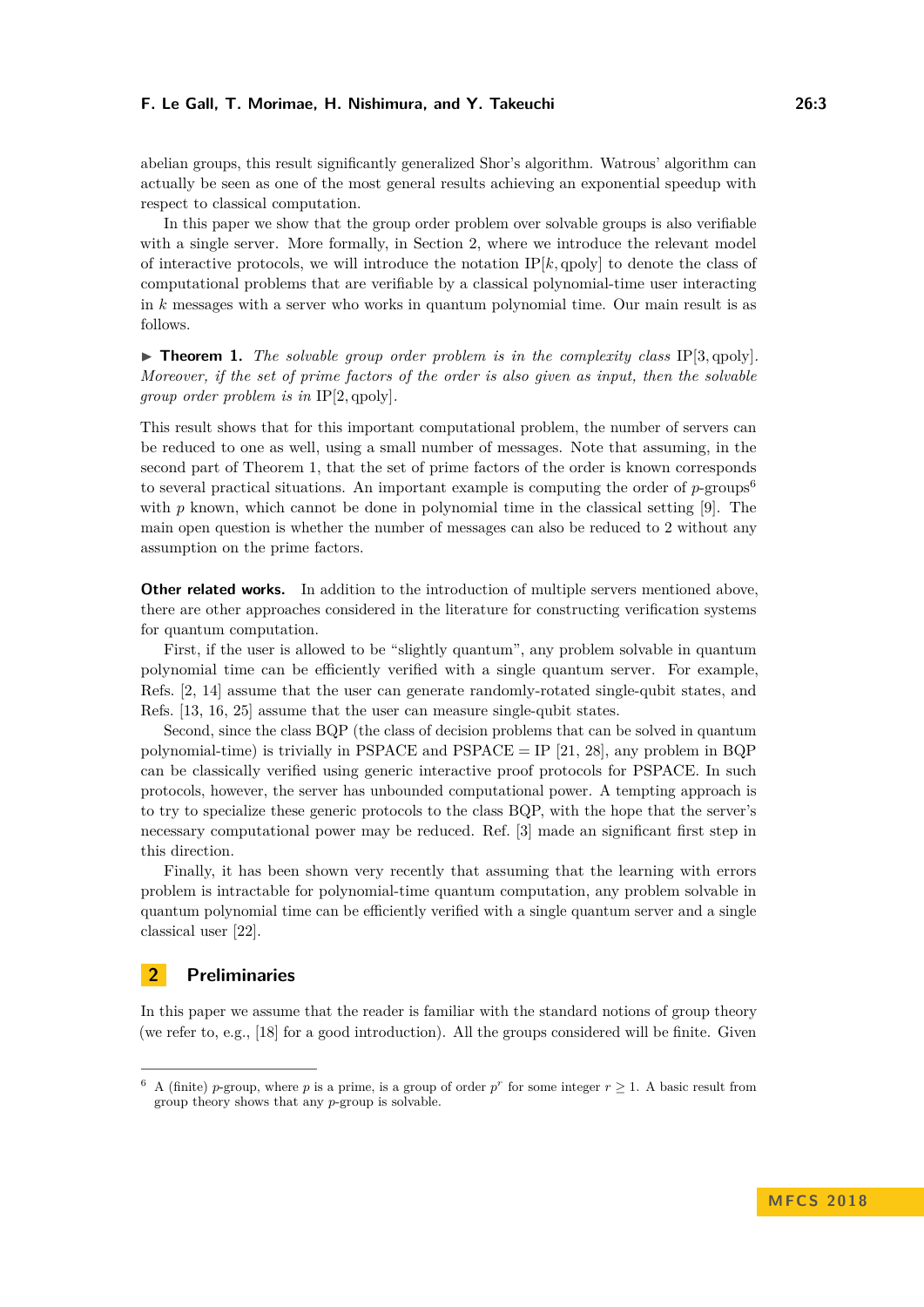#### **26:4 Interactive Proofs for Order of Solvable Groups**

a group *G*, we use  $|G|$  to denote its order (i.e., the number of elements in *G*), and use *e* to denote its identity element. Given elements  $g_1, \ldots, g_r \in G$ , we denote  $\langle g_1, \ldots, g_r \rangle$  the subgroup of *G* generated by  $q_1, \ldots, q_r$ .

**Black-box groups.** We now describe the model of black-box groups. This concept, in which each group element is represented by a string and each group operation is implemented using an oracle, was first introduced by Babai and Szemerédi [\[9\]](#page-11-7) to describe group-theoretic algorithms in the most general way, without having to concretely specify how the elements are represented and how groups operations are implemented. Indeed, any efficient algorithm in the black-box group model gives rise to an efficient concrete algorithm whenever the oracle operations can be replaced by efficient procedures. Especially, performing group operations can be done directly on the elements in polynomial time for many natural groups, including permutation groups and matrix groups where the group elements are represented by permutations and matrices, respectively. In the quantum setting, black-box groups have first been considered by Ivanyos et al. [\[19\]](#page-11-16) and Watrous [\[32,](#page-12-7) [33\]](#page-12-8).

A black-box group is a representation of a group *G* where each element of *G* is uniquely encoded by a binary string of a fixed length *n*, which is called the encoding length. The encoding length *n* is known. In order to be able to express the complexity of black-box group algorithms in terms of the group order  $|G|$ , and not in terms of the encoding length, we make the standard assumption that  $n = O(\log |G|)$ . Oracles are available to perform group operations. More precisely, two oracles are available. A first oracle performs the group product: given two strings representing two group elements *g* and *h*, the oracle outputs the string representing *gh*. The second oracle performs inversion: given a string representing an element  $g \in G$ , the oracle outputs the string representing the element  $g^{-1}$ . Note that the two oracles may behave arbitrarily on strings not corresponding to elements in *G*; this is not a problem since our protocols will never use the oracles on such strings. We say that a group *G* is input as a black-box if a set of strings representing generators  $\{g_1, \ldots, g_s\}$  of *G* with  $s = O(\log |G|)$  is given as input and queries to the oracles can be done at cost 1.<sup>[7](#page-3-0)</sup> The input length is thus  $sn = \text{poly}(\log |G|)$ .

To be able to take advantage of the power of quantum computation when dealing with black-box groups, the oracles performing the group operations have to be able to deal with quantum superpositions. Concretely, this is done as follows (see [\[19,](#page-11-16) [32,](#page-12-7) [33\]](#page-12-8)). Let  $s: G \to \{0,1\}^n$  denote the encoding of elements as binary strings. We assume that a quantum oracle  $V_G$  is available, such that  $V_G(|s(g)||s(h)) = |s(g)||s(gh)|$  for any two elements  $g, h \in G$ , and behaving in an arbitrary way on other inputs (i.e., strings not in  $s(G)$ ). Another quantum oracle  $V'_G$  is also available, such that  $V'_G(|s(g)\rangle|s(h)\rangle) = |s(g)\rangle|s(g^{-1}h)\rangle$ for any  $g, h \in G$  and again behaving in an arbitrary way on other inputs.

**Approximate sampling in black-box groups.** Babai [\[5\]](#page-10-4) proved the following result for general groups, which shows that elements of a black-box group can be efficiently sampled nearly uniformly.

<span id="page-3-1"></span>**Figure 12.** ([\[5\]](#page-10-4)) Let G be a black-box group. For any  $\varepsilon > 0$ , there exists a classical *randomized algorithm running in time polynomial in*  $log(|G|)$  *and*  $log(1/\varepsilon)$  *that outputs an element of G such that each*  $g \in G$  *is output with probability in range*  $(1/|G| - \varepsilon, 1/|G| + \varepsilon)$ *.* 

<span id="page-3-0"></span>The assumption  $s = O(\log |G|)$  is standard. Indeed, every group *G* has a generating set of size  $O(\log |G|)$ . Additionally, a set of generators of any size can be converted efficiently into a set of generators of size  $O(\log |G|)$  by taking random products of elements [\[5\]](#page-10-4).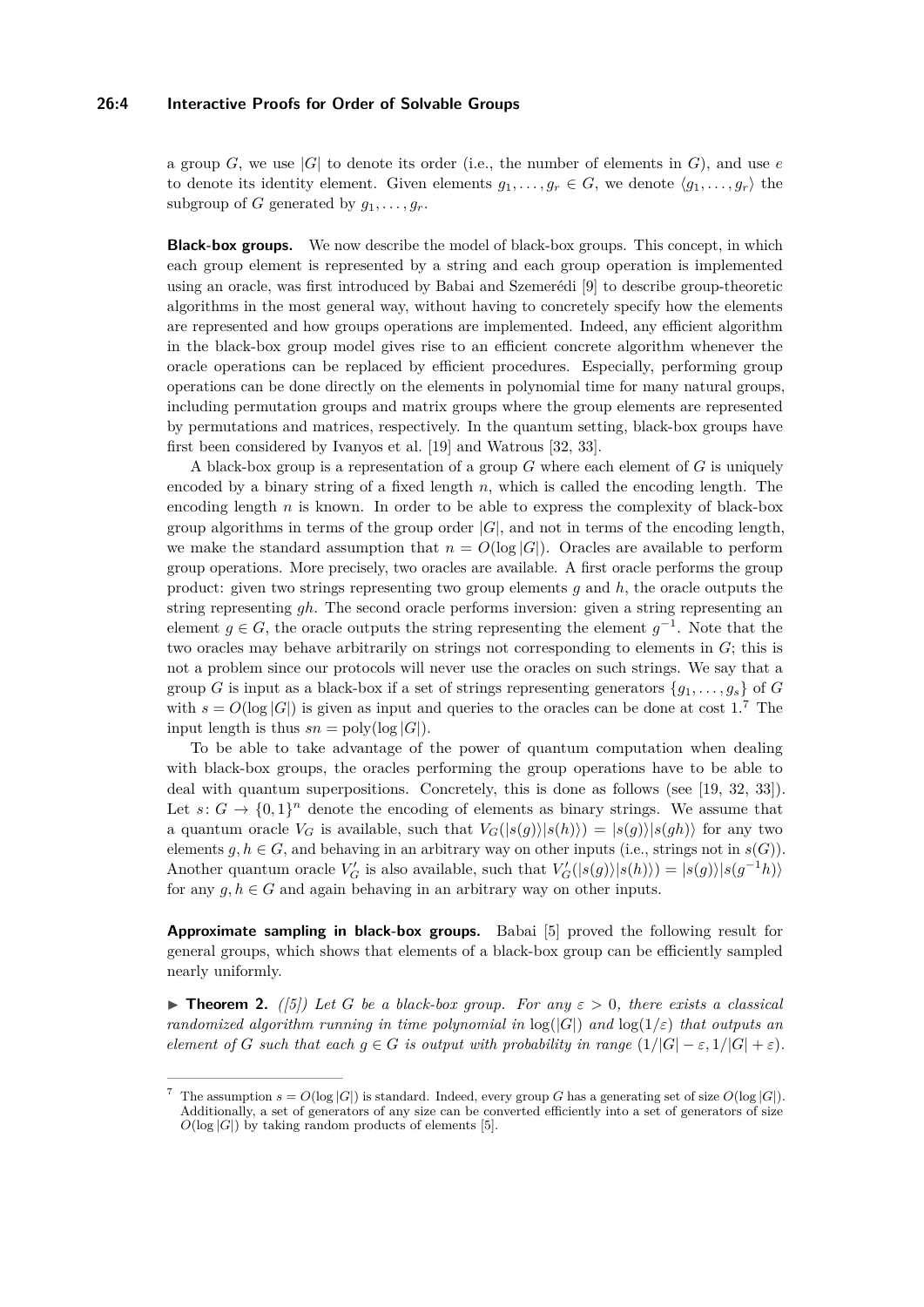**Solvable groups.** Before discussing solvable groups, let us introduce the following concept of polycyclic generating sequences (see [\[17\]](#page-11-17) for details).

 $\triangleright$  **Definition 3.** Let *G* be a group. A polycyclic generating sequence of *G* is a sequence  $(h_1, \ldots, h_t)$  of *t* elements from *G*, for some integer *t*, such that:

1.  $\langle h_1, \ldots, h_t \rangle = G;$ 

**2.** for each  $1 < j \leq t$ , the subgroup  $\langle h_1, \ldots, h_{j-1} \rangle$  is normal in  $\langle h_1, \ldots, h_j \rangle$ .

There are many equivalent definitions of solvable groups in the literature (see, e.g., [\[17\]](#page-11-17) for a thorough discussion). In this paper we will use the following characterization: a finite group is solvable if and only if it has a polycyclic generating sequence. This characterization, which was already used by Watrous [\[33\]](#page-12-8), is the most convenient for our purpose. As discussed in [\[33\]](#page-12-8), for any finite solvable group *G* given as a black box, a polycyclic generating sequence  $(h_1, \ldots, h_t)$  with  $t = O(\log |G|)$  can be computed classically in polynomial time with high probability using for instance the randomized algorithm by Babai et al. [\[8\]](#page-11-18).

Watrous showed that the order of a solvable black-box group can be computed in polynomial time in the quantum setting. We state this result in the following theorem.

<span id="page-4-2"></span> $\triangleright$  **Theorem 4.** *([\[33\]](#page-12-8))* Let G be a solvable group given as a black-box group. There exists a *quantum algorithm running in time* poly(log |*G*|) *that outputs* |*G*| *with probability at least*  $1 - 1/\text{poly}(|G|)$ .

Let *G* be a solvable group and  $(h_1, \ldots, h_t)$  be a polycyclic generating sequence of *G*. In the following we will write  $H_j = \langle h_1, \ldots, h_j \rangle$  for each  $j \in \{1, \ldots, t\}$ , and for convenience write  $H_0 = \{e\}$ . Since  $H_j$  is obtained from  $H_{j-1}$  by adding one generator, the factor group  $H_i/H_{i-1}$  is cyclic. Let us write its order  $m_i$ . Note that the order of *G* is thus the product  $m_1m_2\cdots m_t$ . A fundamental (and easy to show) property of polycyclic generating sequences is the following: For any  $j \in \{1, ..., t\}$ , any element  $h \in H_j$  can be written, in a unique way, as *h* =  $h_1^{a_1} h_2^{a_2} \cdots h_j^{a_j}$  with integers  $a_i \in \{0, 1, \ldots, m_i - 1\}$  for *i* ∈ {1, ..., *j*}. We call this sequence  $(a_1, \ldots, a_j)$  the decomposition of *h* over  $H_i$ . Watrous [\[33\]](#page-12-8) showed that the decomposition of any element can be computed efficiently in the quantum setting, which immediately leads to an efficient algorithm for membership testing in the subgroups  $H_i$ . We state these two results, separately, in the following theorem.

<span id="page-4-1"></span> $\triangleright$  **Theorem 5.** *([\[33\]](#page-12-8))* Let G be a solvable group given as a black-box group and let  $(h_1, \ldots, h_t)$ *be a polycyclic generating sequence of G* with  $t = O(\log |G|)$ . There exist two quantum *algorithms*  $A_1$  *and*  $A_2$  *running in time polynomial in*  $log|G|$  *as follows.* 

- *Algorithm*  $A_1$  *receives an integer*  $j \in \{1, \ldots t\}$  *and an element*  $h \in H_j$ *, and outputs with probability at least*  $1 - 1/\text{poly}(|G|)$  *the decomposition of h over*  $H_i$ .
- $\blacksquare$  *Algorithm*  $\mathcal{A}_2$  *receives an integer*  $j \in \{1, \ldots t\}$  *and an element*  $h \in G$ *, and decides whether*  $h \in H_j$  *or not. The decision is correct with probability at least*  $1 - 1/\text{poly}(|G|)$ *.*

**Interactive proofs with efficient quantum prover.** Interactive proof systems are typically described as protocols for decision problems. In this paper it will be more convenient to consider interactive proofs for computing functions, since we are interested in computing the order of the input group.[8](#page-4-0) The definition we give below is inspired by [\[15\]](#page-11-19).

<span id="page-4-0"></span><sup>8</sup> In order to be completely rigorous, we should actually define this concept for functional problems where the input is represented using oracles (since we are dealing with black-box groups where the group operation is represented by oracles). We nevertheless omit this purely technical point in the exposition.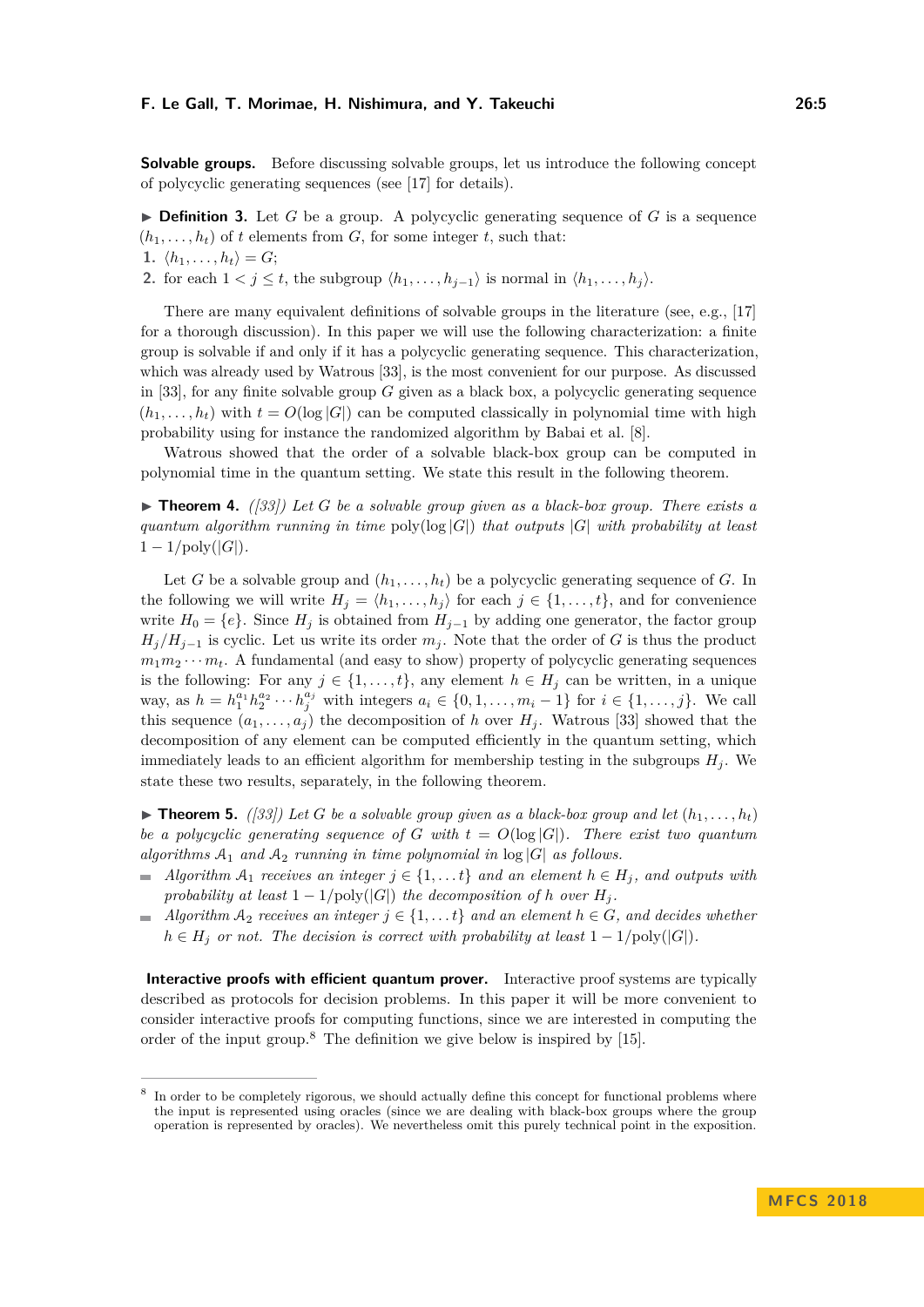#### **26:6 Interactive Proofs for Order of Solvable Groups**

Let  $f: X \to \{0,1\}^*$  be a function, where X is a finite set. We consider protocols between a prover and a verifier, who both receives as input an element  $x \in X$  and can exchange classical messages of polynomial length. At the end of the protocol, the verifier outputs either some  $y \in \{0,1\}^*$  or one special element  $\perp$ . We say that the function *f* has a *k-message polynomial-time interactive proof* if there exists a *k*-message protocol in which the verifier works in classical polynomial time, such that the following properties hold:

- **1.** (completeness) there is a prover *P* such that the verifier's output *y* satisfies  $y = f(x)$ with probability at least 2*/*3 when interacting with *P*;
- **2.** (soundness) for any prover *P*<sup>'</sup>, the verifier's output *y* satisfies  $y \in \{f(x), \perp\}$  with probability at least  $2/3$  when interacting with  $P'$ .

The prover *P* in the completeness condition is called the *honest prover*.

The above definition makes no assumption on the computational powers of the provers. Our main definition is obtained by restricting the computational power of the *honest* prover, i.e., the prover *P* in the completeness condition.

<span id="page-5-0"></span> $\triangleright$  **Definition 6.** A function f is in the class IP[k, qpoly] if it has a k-message polynomial-time interactive proof where the honest prover  $P$  works in quantum polynomial time.

The notation IP $[k, q$ poly] comes from its definition as a  $k$ -message interactive protocol with a prover working in quantum polynomial time (when honest). We stress that in Definition [6](#page-5-0) there is no assumption on the computational power of  $P'$  for the soundness.

## <span id="page-5-2"></span>**3 2-Message Protocol with Known Prime Factors**

In this section we assume that the prime factors of the order of the black-box group *G* are known. We present a 2-message protocol in this case, which proves the second part of Theorem [1.](#page-2-1)

## **3.1 Preliminaries**

We will need the following result in our protocol. This result essentially shows how to reduce the computation of the order of a solvable group *G* to the problem of deciding if its factor groups  $H_i/H_{i-1}$  have order 1 or not.

<span id="page-5-1"></span> $\blacktriangleright$  **Theorem 7.** Let G be a solvable group given as a black-box group. Let  $p_1, \ldots, p_\ell$  denote *the prime factors of*  $|G|$  *and assume that the set*  $S = \{p_1, \ldots, p_\ell\}$  *is also given as input. There exists a classical algorithm running in time polynomial in* log |*G*| *that outputs elements*  $h_1, \ldots, h_t \in G$ *, with*  $t = \text{poly}(\log |G|)$ *, and*  $t$  *prime numbers*  $r_1, \ldots, r_t \in S$  *such that, with probability at least*  $1 - 1/\text{poly}(|G|)$ *, the following conditions hold:* 

- $(h_1, \ldots, h_t)$  *is a polycyclic generating sequence of G;*
- $\bullet$  *the order of*  $H_i/H_{i-1}$  *is either 1 or*  $r_i$  *for each*  $1 ≤ i ≤ t$ *, where we denote*  $H_i = \langle h_1, \ldots, h_i \rangle$ *for*  $1 \le i \le t$  *and*  $H_0 = \{e\}.$

Before proving Theorem [7,](#page-5-1) let us discuss the main idea of the algorithm in this theorem. The approach is to start with an arbitrary polycyclic generating sequence and refine it by replacing each element by decreasing powers of it. Consider for instance the cyclic group of order 12, for which we have  $\ell = 2$ ,  $p_1 = 2$ ,  $p_2 = 3$  and  $|G| = 12$ . Assume that we start with the polycyclic generating sequence  $(k_1)$  consisting of a unique element  $k_1$  of order 12. We refine this sequence as  $(h_1, h_2, h_3)$  with  $h_1 = k_1^{|G|/p_1} = k_1^6$ ,  $h_2 = k_1^{|G|/p_1^2} = k_1^3$  and  $h_3 = k_1^{|G|/(p_1^2 p_2)} = k_1$ . This is a polycyclic generating sequence with  $|H_1/H_0| = 2$ ,  $|H_2/H_1| = 2$  and  $|H_3/H_2| = 3$ . The difficulty is that naturally we do not know the order  $|G|$ . Remember nevertheless that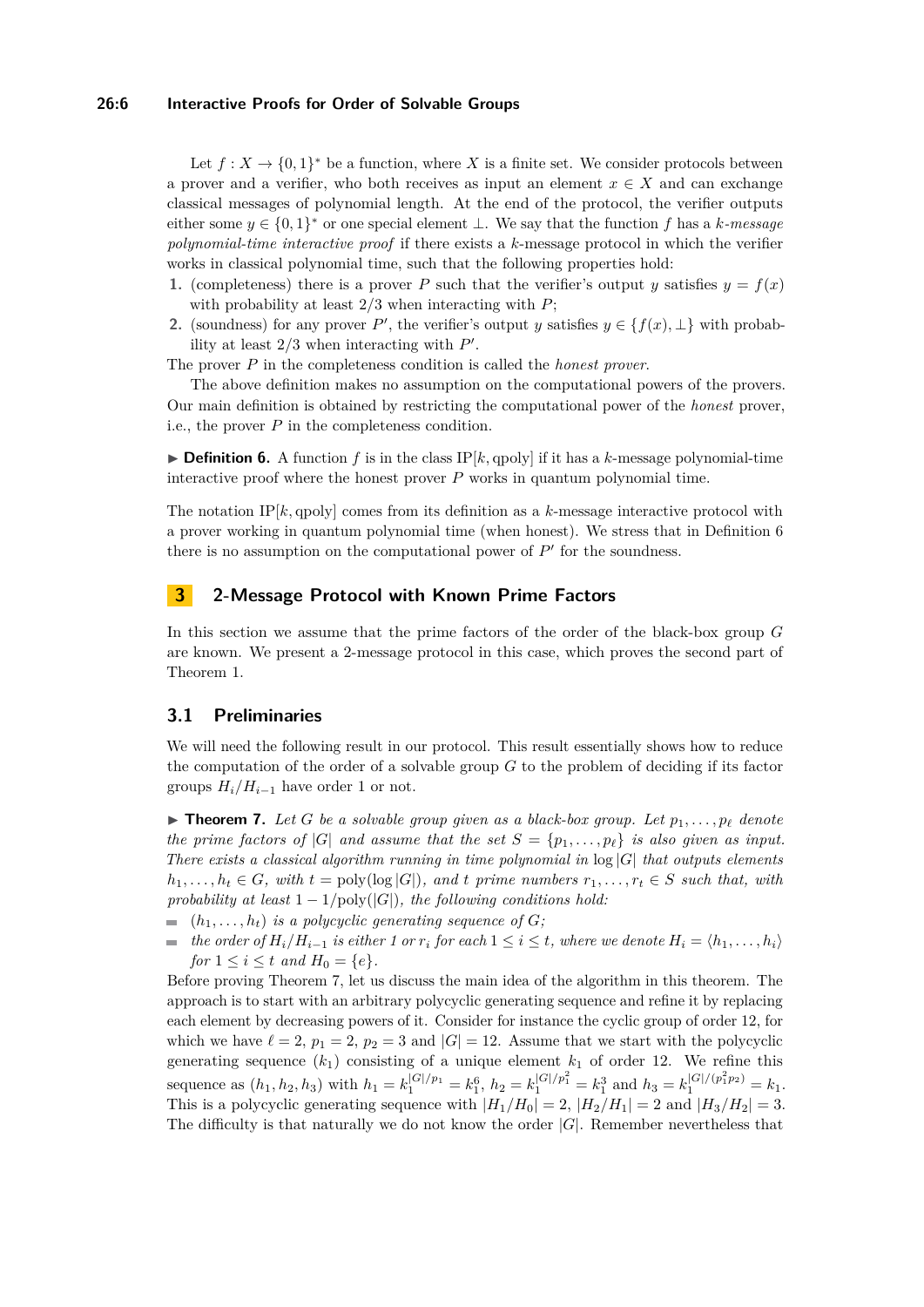<span id="page-6-2"></span><span id="page-6-1"></span><span id="page-6-0"></span>

we know the encoding length *n* of the black-box group, which is an upper bound on  $log_2 |G|$ . This means that the quantity  $m = p_1^n \times \ldots \times p_\ell^n$  is a multiple of the order  $|G|$ , and thus we can use the same approach, working with *m* instead of |*G*| when refining the original polycyclic generating sequence.

**Proof of Theorem [7.](#page-5-1)** Let us consider the function  $\lambda$ :  $\{1, \ldots, \ell\} \times \{1, \ldots, n\} \to \mathbb{Z}$  such that

$$
\lambda(i, a) = p_i^{n-a} \times p_{i+1}^n \times \cdots \times p_{\ell}^n
$$

for any  $(i, a) \in \{1, \ldots, \ell\} \times \{1, \ldots, n\}$ . Now consider the sequence

$$
(\lambda(1,1),\ldots,\lambda(1,n),\lambda(2,1),\ldots,\lambda(2,n),\ldots,\lambda(\ell,1),\ldots,\lambda(\ell,n))
$$
\n(1)

consisting of  $\ell n$  integers (the integers in the sequence are strictly decreasing). Define the function  $\mu: \{1, \ldots, \ell n\} \to \mathbb{Z}$  such that  $\mu(j)$  is the *j*-th integer in Sequence [\(1\)](#page-6-0). Note that *µ*(*j* − 1)/*µ*(*j*) ∈ *S* for any *j* ∈ {2, ...,  $ln$ }.

We now describe our algorithm that computes the claimed generating sequence.

We first compute a polycyclic generating sequence  $(k_1, \ldots, k_{t'})$  of *G* with  $t' = O(\log |G|)$ using the randomized polynomial-time algorithm from [\[8\]](#page-11-18), already mentioned in Section [2,](#page-2-0) which succeeds with probability at least  $1 - 1/\text{poly}(|G|)$ . Let us write  $K_{i'} = \langle k_1, \ldots, k_{i'} \rangle$  for each  $1 \le i' \le t'$ , and  $K_0 = \{e\}.$ 

We now show how to refine the polycyclic generating sequence. For each  $i' \in \{1, \ldots, t'\}$ , we replace  $k_{i'}$  by the sequence of  $\ell n$  elements  $(k_{i'}^{\mu(1)})$  $h_{i'}^{\mu(1)}, \ldots, h_{i'}^{\mu(\ell n)}$ , which gives a new sequence

$$
\left(k_1^{\mu(1)},\ldots,k_1^{\mu(\ell n)},k_2^{\mu(1)},\ldots,k_2^{\mu(\ell n)},\ldots,k_{t'}^{\mu(1)},\ldots,k_{t'}^{\mu(\ell n)}\right),\tag{2}
$$

of  $\ell nt'$  elements. Sequence [\(2\)](#page-6-1) is a polycyclic generating sequence of *G* since  $(k_1, \ldots, k_{t'})$  is a polycyclic generating sequence of *G* and  $\mu(\ell n) = 1$ . For any  $i' \in \{1, \ldots, t'\}$ , observe that

<span id="page-6-3"></span>
$$
\left| \langle k_1^{\mu(1)}, \dots, k_{i'}^{\mu(j)} \rangle / \langle k_1^{\mu(1)}, \dots, k_{i'}^{\mu(j-1)} \rangle \right| \in \{1, \mu(j-1)/\mu(j)\}
$$
\n(3)

for any  $j \in \{2, \ldots \ell n\}$ . Similarly for any  $i' \in \{2, \ldots t'\}$  we have

$$
\left| \langle k_1^{\mu(1)}, \dots, k_{i'}^{\mu(1)} \rangle / \langle k_1^{\mu(1)}, \dots, k_{i'-1}^{\mu(\ell n)} \rangle \right| \in \{1, p_1\}.
$$
 (4)

Let us rename the elements of Sequence [\(2\)](#page-6-1) as  $h_1, \ldots, h_t$ , with  $t = \ell nt'$ . Note that  $t = O(\ell(\log |G|)^2) = O((\log |G|)^3)$ . Let us write  $H_i = \langle h_1, \ldots, h_i \rangle$  for  $1 \leq i \leq t$  and *K*<sup>0</sup> = {*e*}. For each 1 ≤ *i* ≤ *t*, the order of  $H_i/H_{i-1}$  is either 1 or  $r_i$ , where  $r_i$  can be determined from Equations [\(3\)](#page-6-2) and [\(4\)](#page-6-3). More concretely,  $r_i$  is of the form  $\mu(j-1)/\mu(j)$ for some *j* (which can be immediately computed from *i*) when  $H_i/H_{i-1}$  corresponds to the case of Equation [\(3\)](#page-6-2), and  $r_i = p_1$  when  $H_i/H_{i-1}$  corresponds to the case of Equation [\(4\)](#page-6-3). Note that in both cases we have  $r_i \in S$ , from the property  $\mu(j-1)/\mu(j) \in S$  mentioned  $\blacksquare$ before.

## **3.2 The protocol**

Let  $S = \{p_1, \ldots, p_\ell\}$  denote the set of prime factors of  $|G|$ , which is given as an additional input. The protocol is given in Figure [1.](#page-7-0) The main idea is that the verifier can, using Theorem [7,](#page-5-1) compute by itself a polycyclic generating sequence  $(h_1, \ldots, h_t)$  and prime numbers  $r_1, \ldots, r_t$  such that  $|H_i/H_{i-1}| \in \{1, r_i\}$  for each  $1 \leq i \leq t$ . This is done at Step 1 of the protocol. Note that  $|G| = \prod_{i=1}^{t} |H_i/H_{i-1}|$ . The purpose of Steps 2-5 is to decide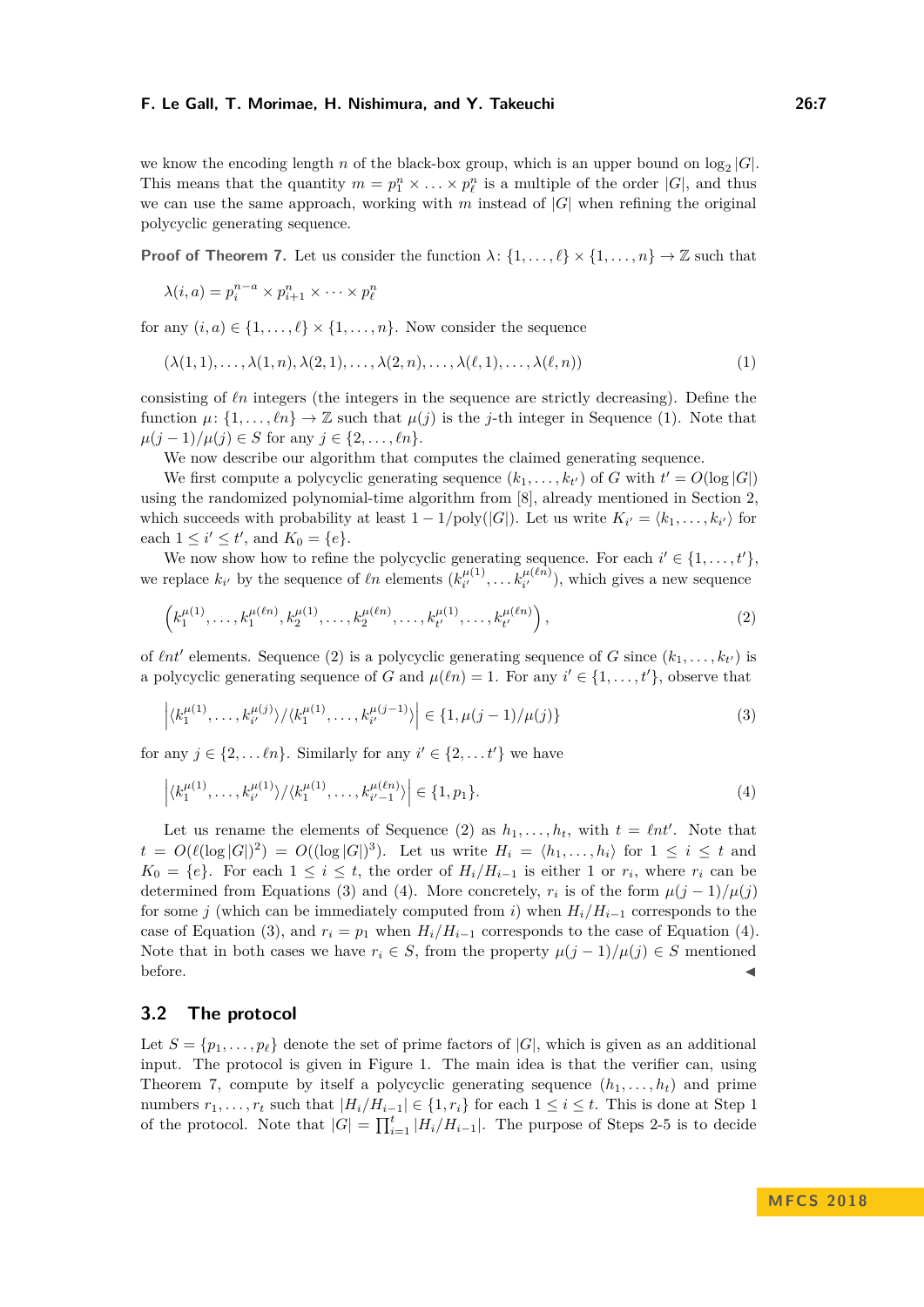<span id="page-7-0"></span>**Input:**  $\bullet$  a black-box solvable group *G* with generators  $\{g_1, \ldots, g_s\}$ • the set  $S = \{p_1, \ldots, p_\ell\}$  of prime factors of  $|G|$ 

- **1.** The verifier uses the algorithm of Theorem [7](#page-5-1) to compute elements  $h_1, \ldots, h_t$  and prime numbers  $r_1, \ldots, r_t \in S$ . Let us write  $H_i = \langle h_1, \ldots, h_i \rangle$  for each  $1 \leq i \leq t$ and  $H_0 = \{e\}.$
- **2.** For each  $i \in \{1, \ldots, t\}$ , the verifier takes a bit  $s_i \in \{0, 1\}$  uniformly at random and takes a random element  $x_i \in H_{i-1}$  using the algorithm of Theorem [2](#page-3-1) with  $\varepsilon = 1/2^{2n}$  (where *n* represents the encoding length of the black-box group).
- **3.** The verifier sends to the prover the elements  $h_1, \ldots, h_t$  and, for each  $i \in \{1, \ldots, t\}$ , the element  $h_i^{s_i}x_i$ .
- **4.** The prover sends to the verifier bits  $b_1, \ldots, b_t$  and integers  $a_{i,j}$  for  $i \in \{1, \ldots t\}$ and  $j \in \{1, \ldots, i-1\}.$
- **5.** For each  $i \in \{1, \ldots, t\}$  the verifier does the following:
- 5.1 If  $h_i = h_1^{a_{i,1}} \cdots h_{i-1}^{a_{i,i-1}}$  then set  $\ell_i = 1$ ;
- 5.2 If  $h_i \neq h_1^{\hat{a}_{i,1}} \cdots h_{i-1}^{\hat{a}_{i,i-1}}$  and  $b_i = s_i$  then set  $\ell_i = r_i$ ;
- 5.3 If neither of these two conditions holds, then abort the protocol and output ⊥.
- **6.** The verifier outputs the product of the  $\ell_i$ 's.

**Figure 1** Our 2-message protocol computing the order of a solvable group when the prime factors of the order are known.

whether  $|H_i/H_{i-1}| = 1$  or  $|H_i/H_{i-1}| = r_i$ , for each  $i \in \{1, ..., t\}$ , by interacting with the prover. More precisely, the verifier interacts with the prover to test, for each *i*, whether  $h_i \in H_{i-1}$  or  $h_i \notin H_{i-1}$ . This requires testing non-membership in a solvable group with a polynomial-time quantum prover, which is achieved by sending (at Step 3) to the prover the element  $h_i^{s_i} x_i$  for a random bit  $s_i$  and a random element  $x_i$ , and asking the prover to find the chosen bit *s<sup>i</sup>* . These tests enable the verifier to decide which of the two cases holds (at Steps 5.1 and 5.2), and then to compute  $|G|$  at Step 6, or to detect cheating (at Step 5.3).

## **3.3 Analysis of the protocol**

We now analyze the protocol of Figure [1.](#page-7-0) Let  $h_1, \ldots, h_t$  be the group elements and  $r_1, \ldots, r_t \in$ *S* be the prime numbers computed at Step 1. The analysis below is done under the assumption that  $(h_1, \ldots, h_t)$  is a polycyclic generating sequence of *G* and  $|H_i/H_{i-1}| \in \{1, r_i\}$  for all  $i \in \{1, \ldots, t\}$ , which is true with probability at least  $1 - 1/\text{poly}(|G|)$  from Theorem [7.](#page-5-1)

Let us first consider the correctness, i.e., showing that there exists a prover (working in quantum polynomial time) who enables the verifier to compute  $|G|$  with high probability. This prover acts as follows. For each  $i \in \{1, \ldots, t\}$ , the prover checks if the element  $h_i^{s_i} x_i$ received at Step 3 is in the subgroup  $H_{i-1}$ , using Algorithm  $A_2$  of Theorem [5.](#page-4-1) If the prover learns that this element is in  $H_{i-1}$  then the prover applies Algorithm  $A_1$  of Theorem [5](#page-4-1) to obtain a decomposition  $(a_{i,1}, \ldots, a_{i,i-1})$  of  $h_i$  over  $H_{i-1}$ , and sends to the verifier the bit  $b_i = 0$  and these values  $a_{i,1}, \ldots, a_{i,i-1}$ . If the prover learns that this element is not in  $H_{i-1}$ , then the prover sends to the verifier the bit  $b_i = 1$  and arbitrary values  $a_{i,1}, \ldots, a_{i,i-1}$ .

Let us analyze the verifier's output when interacting with the above prover. If  $|H_i/H_{i-1}|$  = 1 then we have  $h_i \in H_{i-1}$  and thus  $h_i^{s_i} x_i \in H_{i-1}$  whatever the value of  $s_i$  is. With probability at least  $1-1/poly(|G|)$ , the prover's message is thus  $b_i = 0$  and  $a_{i,1}, \ldots, a_{i,i-1}$  corresponding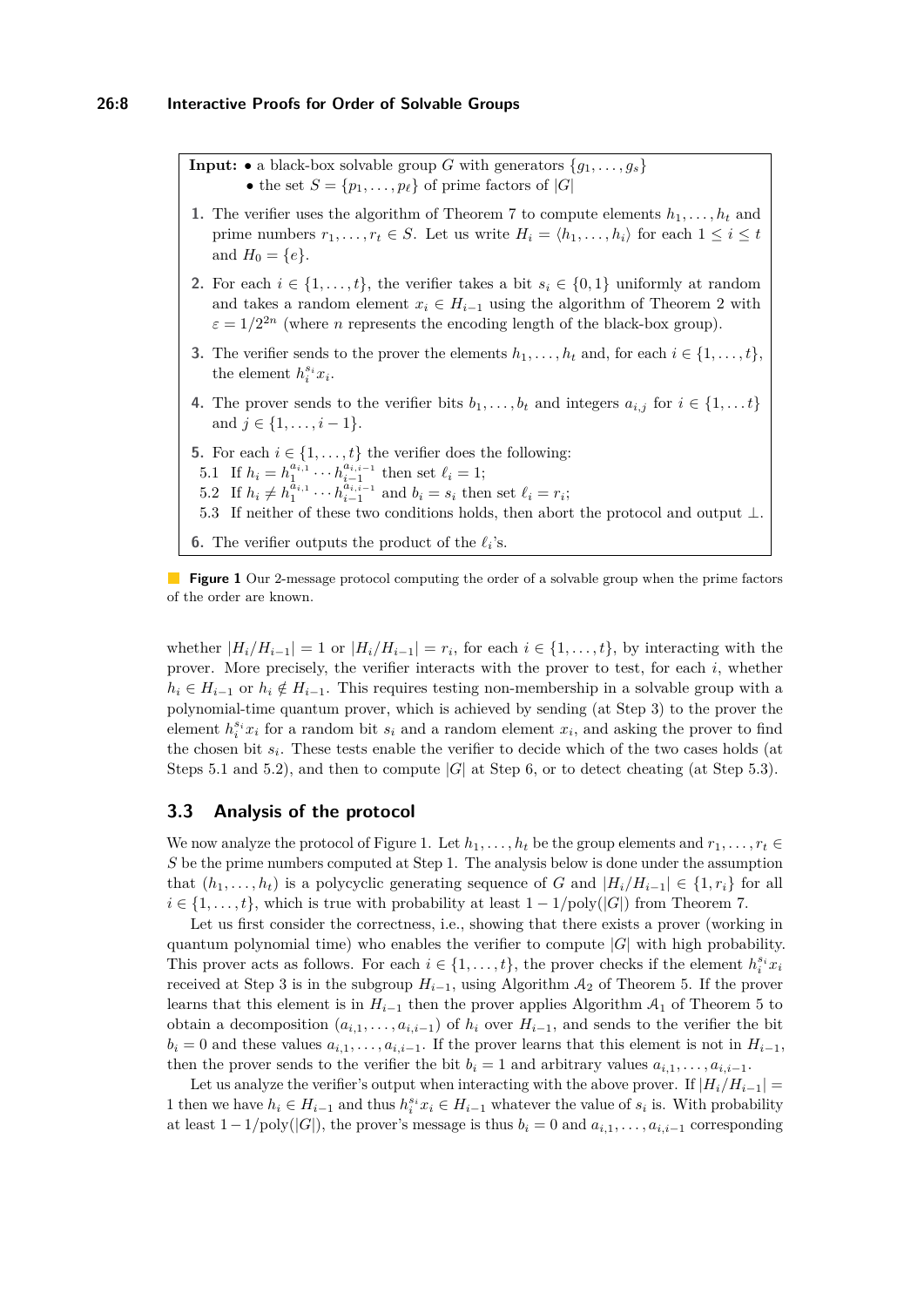to the decomposition of  $h_i$  over  $H_{i-1}$ , and then the verifier sets  $\ell_i = 1$ . If  $|H_i/H_{i-1}| = r_i$ then we have  $h_i \notin H_{i-1}$  and thus  $h_i^{s_i} x_i \in H_{i-1}$  if and only if  $s_i = 0$ . With probability at least  $1 - 1/\text{poly}(|G|)$ , the bit  $b_i$  sent by the prover satisfies  $b_i = s_i$ , and thus the verifier sets  $\ell_i = r_i$  (since the second part of the message  $a_{i,1}, \ldots, a_{i,i-1}$  cannot correspond to the decomposition of  $h_i$  over  $H_{i-1}$ ). In conclusion, with probability at least  $1 - 1/\text{poly}(|G|)$  the output at Step 6 is

$$
\prod_{i=1}^{t} \ell_i = \prod_{i=1}^{t} |H_i/H_{i-1}| = |G|.
$$

Let us now consider the soundness, i.e., showing that for any prover the verifier outputs either |*G*| or  $\perp$  with high probability. It is clear that if  $|H_i/H_{i-1}| = r_i$ , then the prover cannot convince the verifier to set  $\ell_i = 1$ , since there is no set of integers  $a_{i,1}, \ldots, a_{i,i-1}$ such that  $h_i = h_1^{a_{i,1}} \cdots h_{i-1}^{a_{i,i-1}}$ . On the other hand, if  $|H_i/H_{i-1}| = 1$  then the prover cannot convince the verifier to set  $\ell_i = r_i$  unless the prover is able to decide whether  $s_i = 0$  or  $s_i = 1$ from the element  $h_i^{s_i} x_i$  received, which cannot be done with probability larger than  $\frac{1}{2} + \frac{1}{2}\delta$ , where

$$
\delta = \frac{1}{2} \sum_{h \in H_{i-1}} \left| \Pr_{x_i} [x_i = h] - \Pr_{x_i} [h_i x_i = h] \right|
$$

represents the variational distance between the two probability distributions  $x_i$  and  $h_i x_i$ (seen as distributions over  $H_{i-1}$ ). We have

$$
\delta \leq \frac{1}{2} \sum_{h \in H_{i-1}} \left| \Pr[x_i = h] - \frac{1}{|H_{i-1}|} \right| + \frac{1}{2} \sum_{h \in H_{i-1}} \left| \Pr[h_i x_i = h] - \frac{1}{|H_{i-1}|} \right|
$$
  
\n
$$
= \frac{1}{2} \sum_{h \in H_{i-1}} \left| \Pr[x_i = h] - \frac{1}{|H_{i-1}|} \right| + \frac{1}{2} \sum_{h \in H_{i-1}} \left| \Pr[x_i = h_i^{-1} h] - \frac{1}{|H_{i-1}|} \right|
$$
  
\n
$$
= \sum_{h \in H_{i-1}} \left| \Pr[x_i = h] - \frac{1}{|H_{i-1}|} \right|
$$
  
\n
$$
\leq |H_{i-1}| \varepsilon
$$
  
\n
$$
\leq 1/2^n,
$$

where the second inequality follows from Theorem [2](#page-3-1) and the third inequality follows from our choice of  $\varepsilon$  and the upper bound  $|G| \leq 2^n$ . Thus, for any fixed *i* such that  $|H_i/H_{i-1}| = 1$ , the prover cannot convince the verifier to set  $\ell_i = r_i$  with probability greater than  $\frac{1}{2} + \frac{1}{2^{n+1}} =$  $1/2 + 1/\text{poly}(|G|)$ . Let us now bound the probability that the verifier's output is either  $|G|$  or  $\perp$ . This corresponds to the probability that the verifier does not output an integer different from the order of *G*. Note that the verifier can output an integer not equal to the order only if the prover forces the verifier to set  $\ell_i \neq |H_i/H_{i-1}|$  for at least one index *i*. From the above analysis, we know that this can happen with probability at most  $1/2 + 1/\text{poly}(|G|)$ , i.e., such a cheating is detected by the verifier at Step 5.3 with probability at least  $1/2 - 1/\text{poly}(|G|)$ , in which case the verifier immediately aborts the protocol and outputs ⊥. Thus the overall probability that the verifier's output is either  $|G|$  or  $\perp$  is at least  $1/2 - 1/\text{poly}(|G|)$ . Note finally that this probability can be amplified to reach the soundness threshold of 2*/*3 used in Definition [6](#page-5-0) by repeating the protocol of Figure [1](#page-7-0) a constant number of times in parallel and deciding the output based on a standard threshold argument.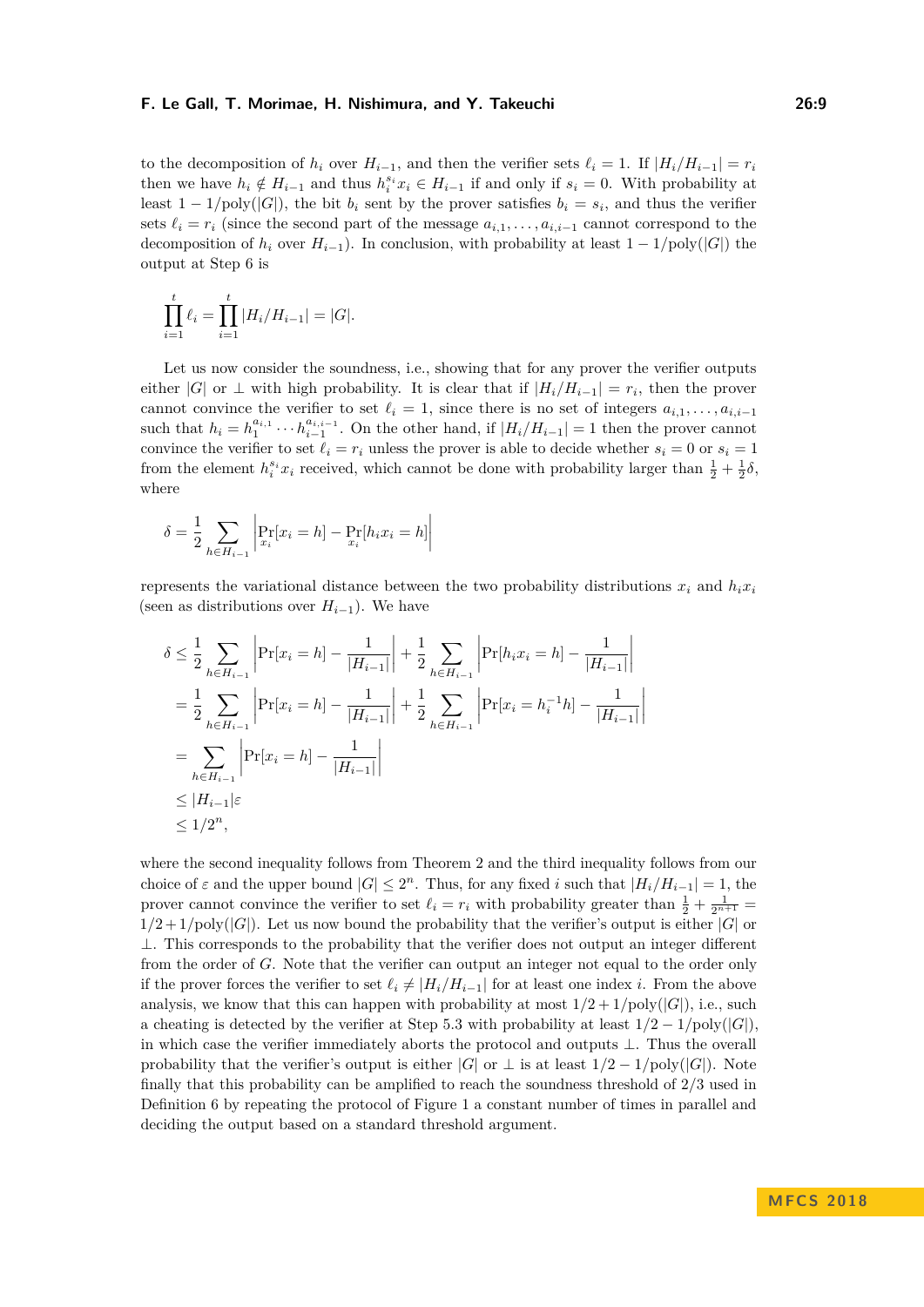<span id="page-9-0"></span>**Input:** a black-box solvable group *G* with generators  $\{g_1, \ldots, g_s\}$ **0.** The prover sends to the verifier the following: **a.** a list of *t* elements  $h_1, \ldots, h_t \in G$ , for some  $t = \text{poly}(\log |G|)$ ; **b.** a list of *t* prime numbers  $r_1, \ldots, r_t$ ; **c.** a list of integers  $\alpha_{i,j}$ , for  $i \in \{1, ..., s\}$  and  $j \in \{1, ..., t\}$ ; **d.** a list of integers  $\beta_{i,j}$ , for  $i \in \{2, ..., t\}$  and  $j \in \{1, ..., i - 1\}$ ; **e.** a list of integers  $\gamma_{i,j,\ell}$ , for  $i \in \{2, ..., t\}$  and  $j, \ell \in \{1, ..., i - 1\}$ . Let us write  $H_i = \langle h_1, \ldots, h_i \rangle$  for each  $1 \leq i \leq t$  and  $H_0 = \{e\}.$ **1.** The verifier checks that the following equalities hold: **a.**  $g_i = h_1^{\alpha_{i,1}} \cdots h_t^{\alpha_{i,t}}$  for all  $i \in \{1, \ldots, s\};$ **b.**  $h_i^{r_i} = h_1^{\beta_{i,1}} \cdots h_{i-1}^{\beta_{i,i-1}}$  for all  $i \in \{2, \ldots, t\}$  and  $h_1^{r_1} = e$ ; **c.**  $h_i h_{\ell} h_i^{-1} = h_1^{\gamma_{i,1,\ell}} \cdots h_{i-1}^{\gamma_{i,i-1,\ell}}$  for all  $i \in \{2,\ldots,t\}$  and all  $\ell \in \{1,\ldots,i-1\}$ . If any of these equalities fails, then the verifier aborts the protocol and outputs ⊥. **2.** For each  $i \in \{1, \ldots, t\}$ , the verifier takes a bit  $s_i \in \{0, 1\}$  uniformly at random and takes a random element  $x_i \in H_{i-1}$  using the algorithm of Theorem [2](#page-3-1) with  $\varepsilon = 1/2^{2n}$ . **3.** The verifier sends, for each  $i \in \{1, \ldots, t\}$ , the element  $h_i^{s_i} x_i$ . **4.** The prover sends to the verifier bits  $b_1, \ldots, b_t$  and integers  $a_{i,j}$  for  $i \in \{1, \ldots t\}$ and  $j \in \{1, \ldots, i-1\}.$ **5.** For each  $i \in \{1, \ldots, t\}$  the verifier does the following: 5.1 If  $h_i = h_1^{a_{i,1}} \cdots h_{i-1}^{a_{i,i-1}}$  then set  $\ell_i = 1$ ; 5.2 If  $h_i \neq h_1^{\tilde{a}_{i,1}} \cdots h_{i-1}^{\tilde{a}_{i,i-1}}$  and  $b_i = s_i$  then set  $\ell_i = r_i$ ; 5.3 If neither of these two conditions holds, then abort the protocol and output ⊥. **6.** The verifier outputs the product of the  $\ell_i$ 's.

**Figure 2** Our 3-message protocol computing the order of a solvable group.

## **4 General 3-Message Protocol**

In this section we show that when the prime factors of the order of *G* are not known, we can design a 3-message protocol, which proves the first part of Theorem [1.](#page-2-1)

# **4.1 The protocol**

Our 3-message protocol, described in Figure [2,](#page-9-0) is obtained by modifying the protocol of the previous section. More precisely, Step 1 in the protocol of the previous section is replaced by two steps (Steps 0 and 1 in Figure [2\)](#page-9-0): instead of having the verifier compute a polycyclic generating sequence  $(h_1, \ldots, h_t)$  using Theorem [7,](#page-5-1) which requires the knowledge of the set of factors of  $|G|$ , in the new protocol the prover computes by itself this sequence and sends it at Step 0 to the verifier, who then checks that the sequence is really correct at Step 1. All the other steps 2-6 are exactly the same as for the protocol in Figure [1](#page-7-0) (one small exception is Step 3, which is slightly rewritten since the polycyclic generating sequence does not need to be sent to the prover anymore).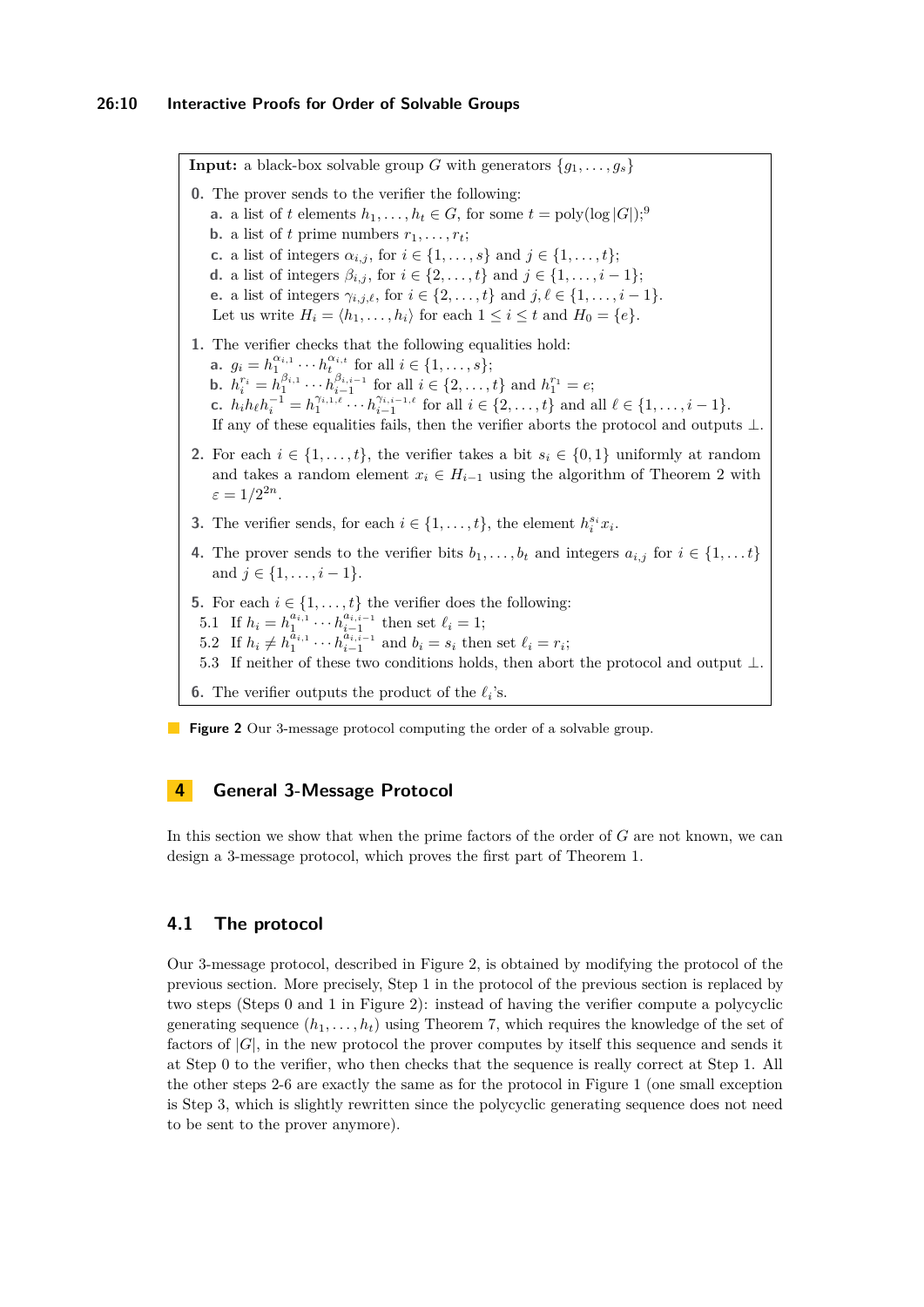## **4.2 Analysis of the protocol**

Let us consider the correctness. In that case the prover first uses the algorithm of Theorem [4](#page-4-2) to compute the order |*G*|, then factorizes it using Shor's algorithm [\[30\]](#page-12-4) and collects the prime factors in a set *S*. The prover then uses the algorithm of Theorem [7](#page-5-1) using the set *S* as input to obtain group elements  $h_1, \ldots, h_t$  and a list of integers  $r_1, \ldots, r_t \in S$  such that with probability at least  $1 - 1/\text{poly}(|G|)$  the following two conditions hold:

- (i)  $(h_1, \ldots, h_t)$  is a polycyclic generating sequence of *G*, with  $t = \text{poly}(\log |G|)$ ,
- (ii) the order of  $H_i/H_{i-1}$  is either 1 or  $r_i$  for each  $1 \leq i \leq t$ ,

where as usual we use the notation  $H_i = \langle h_1, \ldots, h_i \rangle$  for any  $i \in \{1, \ldots, t\}$  and the convention  $H_0 = \{e\}$ . These two conditions are equivalent to the following:

- (a)  $H_t = G$ , i.e.,  $g_i \in H_t$  for each  $i \in \{1, \ldots, s\};$
- (**b**)  $h_i^{r_i} \in H_{i-1}$  for each  $i \in \{1, ..., t\};$

(c)  $H_{i-1}$  is normal in  $H_i$  for any  $i \in \{2, ..., t\}$ , i.e.,  $h_i h_\ell h_i^{-1} \in H_{i-1}$  for any  $\ell \in \{1, ..., i-1\}$ . Thus, with probability at least  $1 - 1/poly(|G|)$ , the prover can compute the following decompositions in quantum polynomial time using Algorithm  $A_1$  of Theorem [5:](#page-4-1)

- a decomposition  $(\alpha_{i,1}, \ldots, \alpha_{i,t})$  of  $g_i$  over  $H_t$ , for each  $i \in \{1, \ldots, s\};$
- a decomposition  $(\beta_{i,1}, \ldots, \beta_{i,i-1})$  of  $h_i^{r_i}$  over  $H_{i-1}$ , for each  $i \in \{2, \ldots, t\};$
- a decomposition  $(\gamma_{i,1,\ell}, \ldots, \gamma_{i,i-1,\ell})$  of  $h_i h_\ell h_i^{-1}$  over  $H_{i-1}$ , for each  $i \in \{2, \ldots, t\}$  and  $\blacksquare$ each  $\ell \in \{1, \ldots, i-1\}.$

At Step 0, the prover sends all these integers, along with the elements  $h_1, \ldots, h_t$  and the primes  $r_1, \ldots, r_t$ . All the tests performed by the verifier at Step 1 then pass. The analysis of the second part of the protocol (Steps 2-6) is then exactly the same as the analysis of the protocol of Section [3.](#page-5-2)

The soundness follows by observing that passing the tests performed by the verifier at Step 1 guarantees that Conditions  $(a)-(c)$  of the previous paragraph hold. This guarantees that Conditions (i)-(ii) hold as well, and thus the soundness analysis for the second part of the protocol (Steps 2-6) is exactly the same as the analysis of the protocol of Section [3.](#page-5-2)

#### **References**

- <span id="page-10-1"></span>**1** Scott Aaronson and Greg Kuperberg. Quantum versus classical proofs and advice. *Theory of Computing*, 3:129–157, 2007. [doi:10.4086/toc.2007.v003a007](http://dx.doi.org/10.4086/toc.2007.v003a007).
- <span id="page-10-2"></span>**2** Dorit Aharonov, Michael Ben-Or, Elad Eban, and Urmila Mahadev. Interactive proofs for quantum computations. *arXiv:1704.04487*, 2017.
- <span id="page-10-3"></span>**3** Dorit Aharonov and Ayal Green. A quantum inspired proof of  $P^{\#P} \subseteq IP$ . *arXiv:1710.09078*, 2017.
- <span id="page-10-0"></span>**4** Dorit Aharonov and Umesh Vazirani. Is quantum mechanics falsifiable? A computational perspective on the foundations of quantum mechanics. *arXiv:1206.3686*, 2012.
- <span id="page-10-4"></span>**5** László Babai. Local expansion of vertex-transitive graphs and random generation in finite groups. In *Proceedings of the 23rd Annual ACM Symposium on Theory of Computing*, pages 164–174, 1991. [doi:10.1145/103418.103440](http://dx.doi.org/10.1145/103418.103440).

<span id="page-10-5"></span>Naturally, this is binary strings corresponding to the elements  $h_1, \ldots, h_t$  (i.e., the oracle representations of these elements) that are actually sent, not the elements themselves. Note also that, to simplify the exposition, we are assuming that these strings do correspond to elements of *G*. To deal with a cheating prover that may send strings not corresponding to group elements, we can simply ask the prover to send a certificate of membership in *G* for each string (such a certificate can be computed in quantum polynomial time using the algorithms of Theorem [5\)](#page-4-1).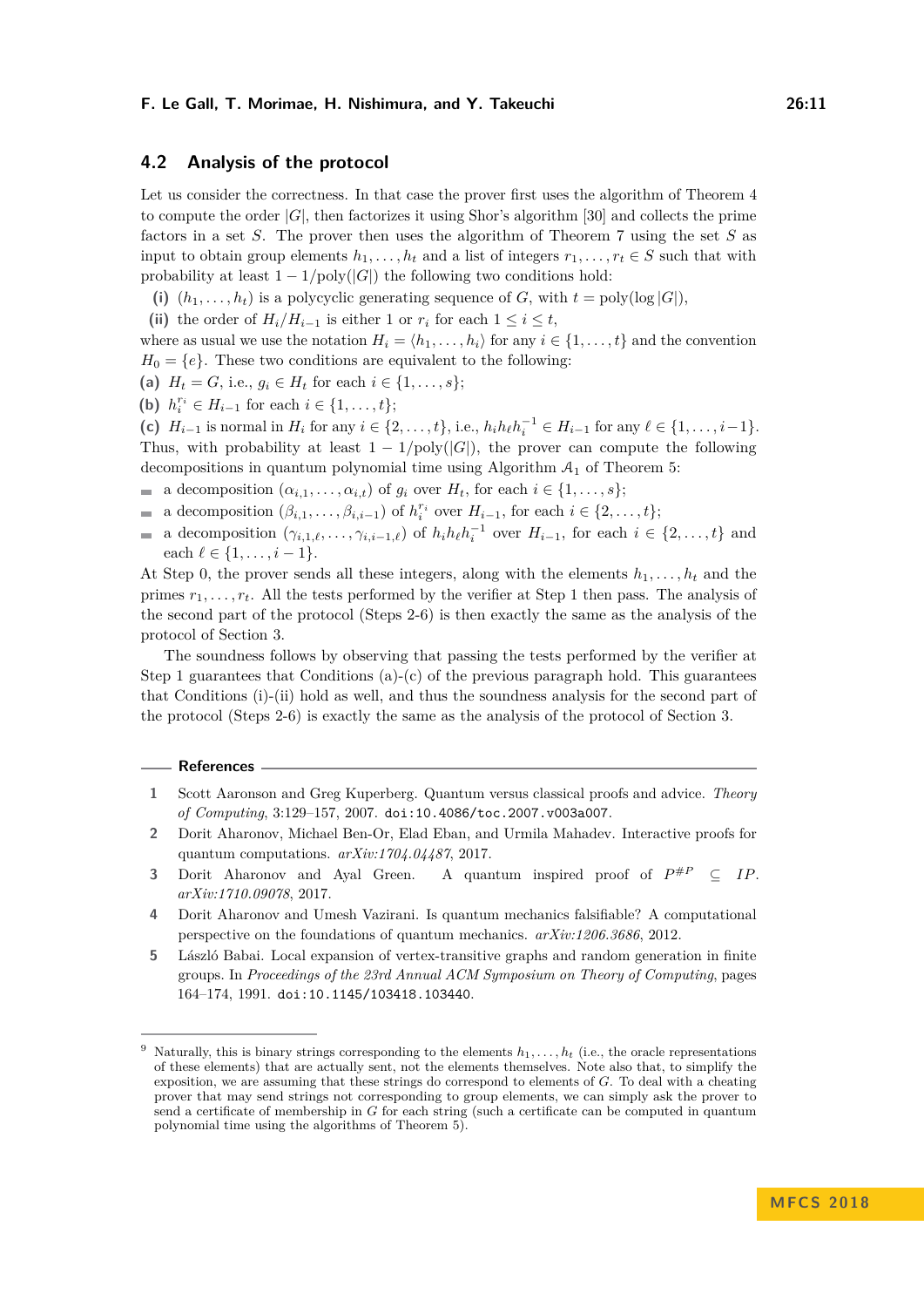## **26:12 Interactive Proofs for Order of Solvable Groups**

- <span id="page-11-5"></span>**6** László Babai. Bounded round interactive proofs in finite groups. *SIAM Journal on Discrete Mathematics*, 5(1):88–111, 1992. [doi:10.1137/0405008](http://dx.doi.org/10.1137/0405008).
- <span id="page-11-6"></span>**7** László Babai, Robert Beals, and Ákos Seress. Polynomial-time theory of matrix groups. In *Proceedings of the 41st Annual ACM Symposium on Theory of Computing*, pages 55–64, 2009. [doi:10.1145/1536414.1536425](http://dx.doi.org/10.1145/1536414.1536425).
- <span id="page-11-18"></span>**8** László Babai, Gene Cooperman, Larry Finkelstein, Eugene M. Luks, and Ákos Seress. Fast monte carlo algorithms for permutation groups. *Journal of Computer and System Sciences*, 50(2):296–308, 1995. [doi:10.1006/jcss.1995.1024](http://dx.doi.org/10.1006/jcss.1995.1024).
- <span id="page-11-7"></span>**9** László Babai and Endre Szemerédi. On the complexity of matrix group problems I. In *Proceedings of the 25th Annual Symposium on Foundations of Computer Science*, pages 229–240, 1984. [doi:10.1109/SFCS.1984.715919](http://dx.doi.org/10.1109/SFCS.1984.715919).
- <span id="page-11-2"></span>**10** Ethan Bernstein and Umesh Vazirani. Quantum complexity theory. *SIAM Journal on Computing*, 26:1411–1473, 1997. [doi:10.1137/S0097539796300921](http://dx.doi.org/10.1137/S0097539796300921).
- <span id="page-11-8"></span>**11** Simon R. Blackburn, Peter M. Neumann, and Geetha Venkataraman. *Enumeration of Finite Groups*. Cambridge University Press, 2017. [doi:10.1017/CBO9780511542756](http://dx.doi.org/10.1017/CBO9780511542756).
- <span id="page-11-4"></span>**12** Tommaso F. Demarie, Yungkai Ouyang, and Joseph F. Fitzsimons. Classical verification of quantum circuits containing few basis changes. *arXiv:1612.04914*, 2016.
- <span id="page-11-10"></span>**13** Joseph F. Fitzsimons, Michael Hajdušek, and Tomoyuki Morimae. Post hoc verification of quantum computation. *Physical Review Letters*, 120:040501, 2018. [doi:10.1103/](http://dx.doi.org/10.1103/PhysRevLett.120.040501) [PhysRevLett.120.040501](http://dx.doi.org/10.1103/PhysRevLett.120.040501).
- <span id="page-11-9"></span>**14** Joseph F. Fitzsimons and Elham Kashefi. Unconditionally verifiable blind computation. *Physical Review A*, 96:012303, 2017. [doi:10.1103/PhysRevA.96.012303](http://dx.doi.org/10.1103/PhysRevA.96.012303).
- <span id="page-11-19"></span>**15** Shafi Goldwasser, Ofer Grossman, and Dhiraj Holden. Pseudo-deterministic proofs. In *Proceedings of the 9th Innovations in Theoretical Computer Science Conference*, pages 17:1– 17:18, 2018. [doi:10.4230/LIPIcs.ITCS.2018.17](http://dx.doi.org/10.4230/LIPIcs.ITCS.2018.17).
- <span id="page-11-11"></span>**16** Masahito Hayashi and Tomoyuki Morimae. Verifiable measurement-only blind quantum computing with stabilizer testing. *Physical Review Letters*, 115:220502, 2015. [doi:10.](http://dx.doi.org/10.1103/PhysRevLett.115.220502) [1103/PhysRevLett.115.220502](http://dx.doi.org/10.1103/PhysRevLett.115.220502).
- <span id="page-11-17"></span>**17** Derek F. Holt, Bettina Eick, and Eamonn A. O'Brien. *Handbook of computational group theory*. Chapman & Hall/CRC, 2005. [doi:10.1201/9781420035216](http://dx.doi.org/10.1201/9781420035216).
- <span id="page-11-15"></span>**18** I. Martin Isaacs. *Finite group theory*. American Mathematical Society, 2008.
- <span id="page-11-16"></span>**19** Gábor Ivanyos, Frédéric Magniez, and Miklos Santha. Efficient quantum algorithms for some instances of the non-abelian hidden subgroup problem. *International Journal of Foundations of Computer Science*, 14(5):723–740, 2003. [doi:10.1142/](http://dx.doi.org/10.1142/S0129054103001996) [S0129054103001996](http://dx.doi.org/10.1142/S0129054103001996).
- <span id="page-11-0"></span>**20** Zhengfeng Ji. Classical verification of quantum proofs. In *Proceedings of the 48th Annual ACM symposium on Theory of Computing*, pages 885–898, 2016. [doi:10.1145/2897518.](http://dx.doi.org/10.1145/2897518.2897634) [2897634](http://dx.doi.org/10.1145/2897518.2897634).
- <span id="page-11-13"></span>**21** Carsten Lund, Lance Fortnow, Howard J. Karloff, and Noam Nisan. Algebraic methods for interactive proof systems. *Journal of the ACM*, 39(4):859–868, 1992. [doi:10.1145/](http://dx.doi.org/10.1145/146585.146605) [146585.146605](http://dx.doi.org/10.1145/146585.146605).
- <span id="page-11-14"></span>**22** Urmila Mahadev. Classical verification of quantum computations. *arXiv:1804.01082*, 2018.
- <span id="page-11-3"></span>**23** Mathew McKague. Interactive proofs with efficient quantum prover for recursive fourier sampling. *Chicago Journal of Theoretical Computer Science*, 2012(6), 2012. [doi:10.4086/](http://dx.doi.org/10.4086/cjtcs.2012.006) [cjtcs.2012.006](http://dx.doi.org/10.4086/cjtcs.2012.006).
- <span id="page-11-1"></span>**24** Mathew McKague. Interactive proofs for BQP via self-tested graph states. *Theory of Computing*, 12(3):1–42, 2016. [doi:10.4086/toc.2016.v012a003](http://dx.doi.org/10.4086/toc.2016.v012a003).
- <span id="page-11-12"></span>**25** Tomoyuki Morimae, Daniel Nagaj, and Norbert Schuch. Quantum proofs can be verified using only single-qubit measurements. *Physical Review A*, 93:022326, 2016. [doi:10.1103/](http://dx.doi.org/10.1103/PhysRevA.93.022326) [PhysRevA.93.022326](http://dx.doi.org/10.1103/PhysRevA.93.022326).